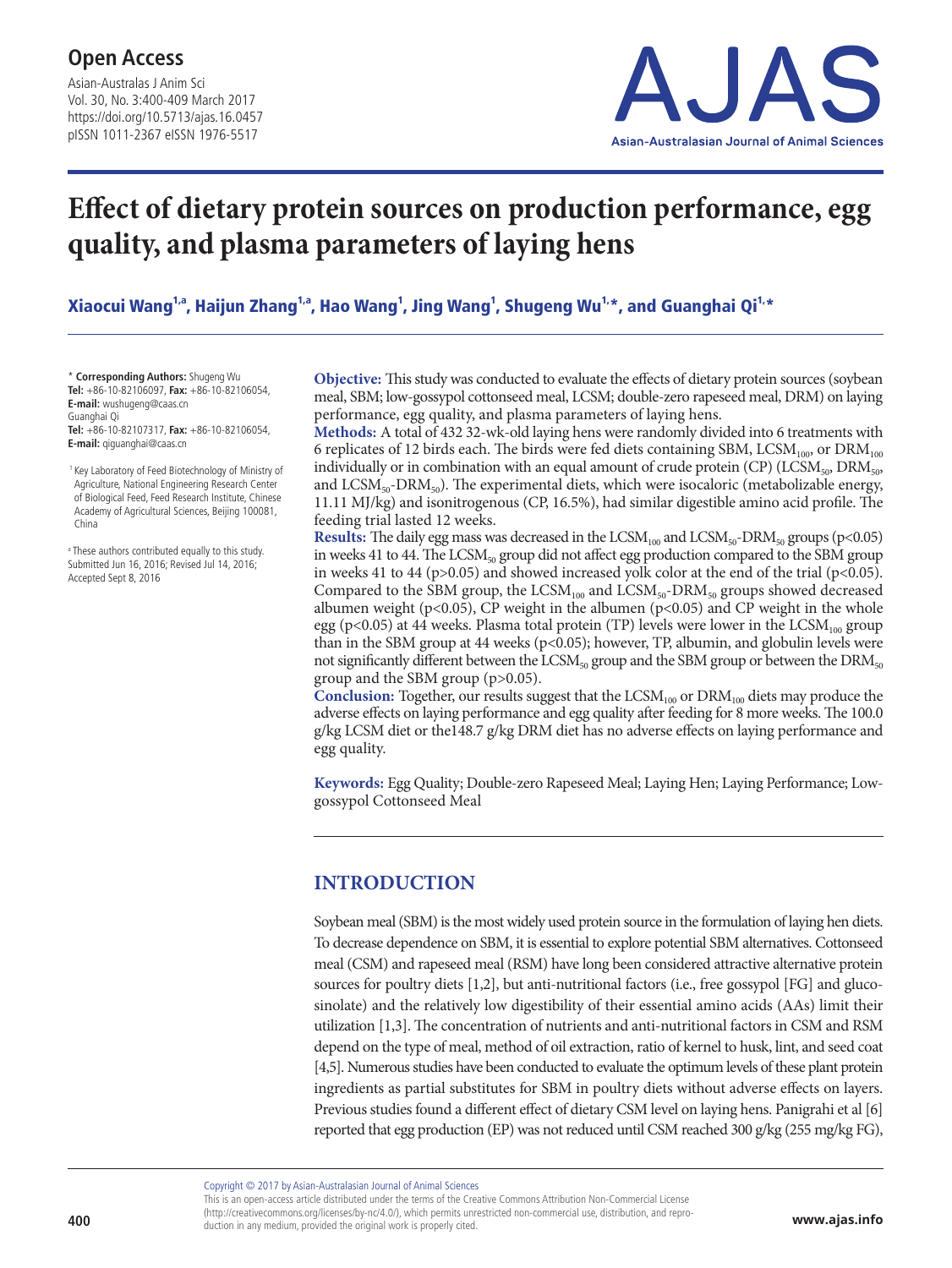and Gilani et al [7] concluded that 200 g CSM/kg diet had negative effects on EP, egg weight (EW), daily egg mass (DEM) and yolk color.

Refined production of CSM, which is conducted without hightemperature heating, greatly reduces the levels of husk and maintains nutrient density. Moreover, de-gossypolization highly decreases FG levels [2]. Compared to traditional CSM, lowgossypol cottonseed meal (LCSM) contains higher levels of crude protein (CP) (43.5% and 51.1%), metabolizable energy (ME) (8.49 MJ/kg and 9.04 MJ/lg), Lys (1.97% and 2.26%), Thr (1.25% and 1.60%), Met (0.58% and 0.86%), Cys (0.68% and 1.04%), and Arg (4.65% and 6.08%) [8]. Double-zero rapeseed meal (DRM) contains low levels of anti-nutritional factors and has a well-balanced AA composition comparable to that of SBM, especially with regard to sulfur-containing AAs [4]. However, most studies on DRM have mainly focused on broilers [9]. LCSM and DRM might be attractive alternatives to SBM in laying hens' diets. It is very important to understand how to improve the utilization of dietary nutrients formulated with these plant proteins. Therefore, the objective of this study was to investigate the effects of three plant proteins with the same digestible AA profile on EP, egg quality, and selected plasma characteristics.

## **MATERIAL AND METHODS**

#### **Animal care**

This study was approved by the Animal Care and Use Committee of the Feed Research Institute of the Chinese Academy of Agricultural Sciences, Beijing. Four hundred and thirty-two laying hens 32 weeks of age were obtained from a commercial farm (Jinghong I laying hens, China) and housed in 144 metal cages (55 cm×40 cm×40 cm), with three birds each. Each replicate consisted of four adjoining metal cages, and 36 replicate hens were randomly allocated to one of six groups. Ambient temperature and humidity in the barn were maintained at 14°C±2°C and 50% to 65%, respectively. The lighting was consistent with conventional commercial operation. The hens were exposed to a 16-h photoperiod throughout the experiment. The animals had *ad libitum* access to feed and water.

#### **Feed preparation**

The SBM (Sanhe Hopefull Grain & Oil Group Co., Ltd., Hebei, China), LCSM (Shandong Futai Grain & Oil Group Co., Ltd., Shandong, China, FG: 302.54 mg/kg), and DRM (Fuzhou Jijia Oils & Fats Co., Ltd., Fujian, China, isothiocyanate: no detected; oxazolidine thioketone: 0.34 mg/g), were obtained from commercial suppliers. The FG, isothiocyanate, and oxazolidine thioketone were analyzed according to the method of AOCS  $[10]$ .

The treatment groups were given feed containing SBM,  $LCSM<sub>100</sub>$ , or  $DRM<sub>100</sub>$  individually or in combination with equal

# A.JAS

CP content (LCSM<sub>50</sub>, DRM<sub>50</sub>, and LCSM<sub>50</sub>-DRM<sub>50</sub>). Briefly, four experimental groups were fed a basal diet supplemented with 100.0 g/kg LCSM, 187.0 g/kg LCSM, 148.7 g/kg DRM, or 292.0 g/kg DRM, which corresponded to 50% (LCSM $_{50}$ ), 100%  $(LCSM_{100})$ , 50% (DRM<sub>50</sub>), and 100% (DRM<sub>100</sub>), respectively, of the SBM dietary protein replaced by LCSM or DRM. A fifth experimental group was fed a diet containing 99.2 g/kg LCSM and 135.2 g/kg DRM (LCS $M_{50}$ -DR $M_{50}$ ). The control group was fed a corn-SBM diet (SBM). The experimental diets, which were provided in mash form, were isocaloric (ME, 11.11 MJ/kg) and isonitrogenous (CP, 16.50%) to meet the NRC [11] recommendations. Each experimental diet was supplemented with crystalline methionine (Met), lysine (Lys), tryptophan (Trp), threonine (Thr), isoleucine (Ile), valine (Val), cystine (Cys), and arginine (Arg) to meet the digestible amino acids (Dig AAs) profile [12]. Corn, SBM, LCSM, DRM and experimental diets were analyzed for Ca, P, CP, and total AAs prior to feed preparation and prior to feeding trial, respectively. The levels of supplemental AAs were predicted based on standardized ileal digestible (SID) AA results, according to the SID AA coefficients provided by AminoDat 4.0 [13]. The CP, Ca, and P were analyzed according to the Association of Official Analytical Chemists methods [14]. The AA analysis was performed by Evonik Industries AG Laboratories (Beijing, China). Nutrient analyses (including total AAs and SID AAs) of protein ingredients are shown in Table 1, and the composition and nutrient levels of the experimental diets are presented in Table 2 and 3.

#### **Laying performance**

Eggs were collected each day. The number and total weight of eggs, the number and weight of large eggs (>70.0 g) and small eggs (<50.0 g) and the number of broken and shell-less eggs (i.e., abnormal eggs) were recorded. Biweekly feed consumption was determined. The EW was calculated as the mean weight of total eggs except for oversized or subminiature eggs. The feed conversion ratio (FCR) was calculated as feed consumption (g) divided by egg mass (g). Daily feed intake (DFI) and DEM were adjusted by mortality rate and calculated as DFI = feed consumption  $(g)/(number of hensxd)$  and  $DEM = total EW$ (g)/(number of hens×d). In this study, EP, DFI, DEM, EW, FCR, and abnormal egg ratio (AER) were calculated in weeks 33 to 36, 37 to 40, and 41 to 44. The laying performance was evaluated starting at 33 weeks of age and continued for 12 weeks.

#### **Egg quality**

At the end of weeks 36, 40, and 44, three eggs from each replicate with EW close to the replicate average were collected for interior and exterior quality tests. The shape index was calculated according to the formula shape index = (height [mm]/ width [mm])×100. Eggshell breaking strength was evaluated (Orka Technology Ltd, Ramat Hasharon, Israel). Eggshell thickness was measured at the large end, equator, and small end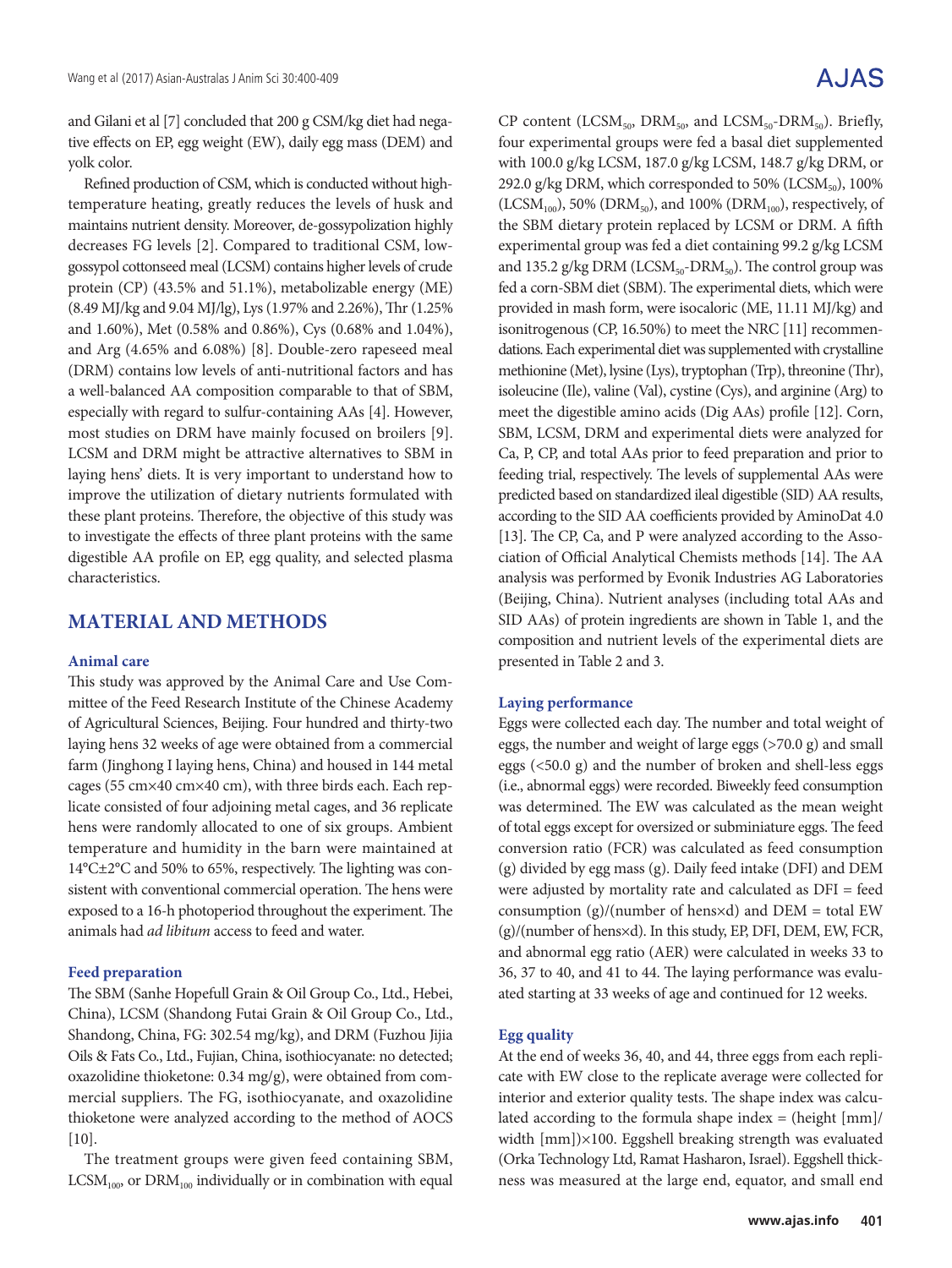# A.JAS

**Table 1.** Nutrients and anti-nutritional factors in three dietary protein sources<sup>1)</sup>

| Items $(\%)$                  | <b>SBM</b>    | <b>LCSM</b>   | <b>DRM</b>     |
|-------------------------------|---------------|---------------|----------------|
| Dry matter                    | 88.51         | 91.53         | 89.43          |
| Crude protein                 | 44.82         | 52.73         | 38.73          |
| Methionine                    | 0.595(0.541)  | 0.689(0.496)  | 0.759(0.638)   |
| Cystine                       | 0.657(0.539)  | 0.794(0.588)  | 0.918(0.707)   |
| Methionine+cystine            | 1.252 (1.077) | 1.483 (1.083) | 1.6778 (1.342) |
| Lysine                        | 2.851 (2.566) | 2.041 (1.327) | 2.058 (1.646)  |
| Tryptophan                    | 0.603(0.537)  | 0.645(0.516)  | 0.507(0.406)   |
| Threonine                     | 1.818 (1.545) | 1.520 (1.034) | 1.668 (1.218)  |
| Arginine                      | 3.433 (3.193) | 6.098(5.366)  | 2.239 (1.948)  |
| Isoleucine                    | 2.073 (1.845) | 1.531 (1.087) | 1.481 (1.170)  |
| Valine                        | 2.216 (1.950) | 2.190 (1.621) | 1.906 (1.506)  |
| Leucine                       | 3.467 (3.086) | 2.884 (2.105) | 2.673(2.192)   |
| Histidine                     | 1.290 (1.187) | 1.377(1.115)  | 1.007(0.856)   |
| Phenylalanine                 | 2.303(2.050)  | 2.844 (2.304) | 1.517 (1.259)  |
| Free gossypol (mg/kg)         |               | 302.54        |                |
| Isothiocyanate (mg/kg)        |               |               |                |
| Oxazolidine thioketone (mg/g) |               |               | 0.34           |

SBM, soybean meal; LCSM, low-gossypol cottonseed meal; DRM, double-zero rapeseed meal; AA, amino acid; SID, standardized ileal digestible.

<sup>1)</sup> Analyzed values, triplicate analyses. AA values represent both the total AA value and SID AA value (in parentheses).

(ESTG-1, Orka Technology Ltd, Ramat Hasharon, Israel). Eggshell toughness was measured according to the methods reported by Ahmed et al [15]. Albumen height, Haugh unit (HU), and yolk color were determined (Orka Food Technology Ltd, Ramat Hasharon, Israel). After the yolk was separated from the albumen, albumen pH was measured with a pH meter (Testo 205, Lenzkirch, Germany) after thoroughly mixing both thick and thin albumen.

At the end of the feeding trial, two eggs from each replicate with EW close to the replicate average were collected for egg components tests. Briefly, each egg was individually weighed and broken, and the yolk was separated from the albumen. Yolk weight was determined after the chalaza was removed with forceps. Each yolk was rolled on a paper towel to remove adhering albumen. The eggshells were washed, air-dried, and weighed. Albumen weight was calculated by subtracting the yolk and shell weights from the whole EW. The yolk and albumen were thoroughly mixed, and the yolk and albumen total solid contents were measured according to the Association of Official Analytical Chemists methods [14]. In addition, the other two eggs were collected from each replicate at the end of week 12 to measure whole liquid egg. The whole liquid egg was thoroughly mixed, and the liquid egg solid content was measured as reported above. The CP in the dried sample (albumen, yolk, and whole egg) was determined by the Kjeldahl method [14], and the nitrogen-to-protein conversion factor was 6.25. The CP content in albumen (yolk or whole egg) was calculated according to the following formula: CP in albumen (yolk or whole egg) (g)  $=$  albumen (yolk or whole egg) weight×CP (%).

#### **Plasma biochemistry**

At the end of weeks 36, 40, and 44, blood was collected from

the wing vein of one laying hen per replicate and centrifuged at 3,000×g for 10 min. The resulting plasma was stored at –20°C. Total protein (TP), creatinine (CRE), uric acid (UA), albumin (ALB), alanine aminotransferase (ALT), and aspartate aminotransferase (AST) levels in plasma were analyzed in an automatic biochemical analyzer (Model 7020, Hitachi, Tokyo, Japan). Globulin (GLB) was calculated by subtracting the ALB from TP.

#### **Statistical analysis**

Data were analyzed by one-way analysis of variance using the general linear model procedure in SPSS 19.0 (SPSS Inc., Chicago, IL, USA) in a complete randomized design. The model included only dietary protein sources. Four cages were considered to be one experimental unit. When significant differences were found a 5% of variance average was used, with a Duncan's multiple range tests for comparisons among the groups. Data are presented as the mean±standard error of the mean. Statistical significance was set at p<0.05.

## **RESULTS**

#### **Laying performance**

During the feeding trial, no animal displayed obvious signs of clinical illness. The effects of different dietary proteins on laying performance are presented in Table 4. At the beginning of the experiment, there were no significant differences in EP among the groups (p>0.05). The replacement of SBM by LCSM or DRM did not affect the EP, EW, DFI, FCR, DEM, or AER in weeks 33 to 36 or weeks 37 to 40 (p>0.05). In weeks 41 to 44, dietary protein significantly affected EP ( $p = 0.03$ ), FCR ( $p = 0.01$ ), and DEM (p<0.01). The LCSM<sub>50</sub> and DRM<sub>50</sub> groups had EP, FCR,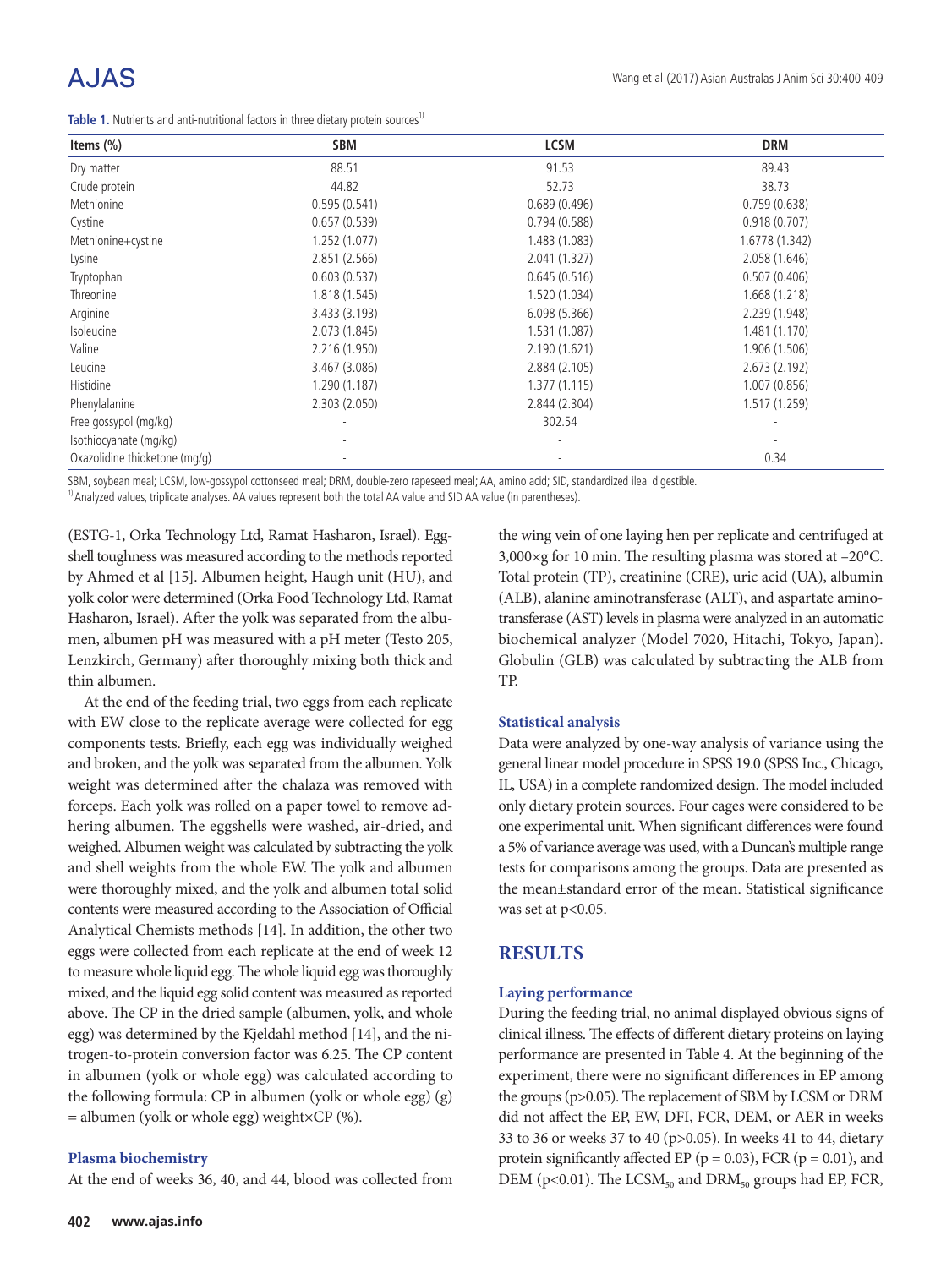|  |  | Table 2. Composition and nutrient levels of the experimental diets for laying hens (as-fed basis) |  |  |
|--|--|---------------------------------------------------------------------------------------------------|--|--|
|  |  |                                                                                                   |  |  |

| <b>Items</b>                  | Treatment <sup>1)</sup> |                    |                          |               |             |                          |  |  |  |
|-------------------------------|-------------------------|--------------------|--------------------------|---------------|-------------|--------------------------|--|--|--|
|                               | <b>SBM</b>              | LCSM <sub>50</sub> | LCSM <sub>100</sub>      | $DRM_{50}$    | $DRM_{100}$ | $LCSM50$ -DRM $50$       |  |  |  |
| Ingredient (%)                |                         |                    |                          |               |             |                          |  |  |  |
| Corn, 7.95% CP                | 62.64                   | 65.00              | 67.00                    | 58.00         | 56.60       | 63.10                    |  |  |  |
| SBM, 44.82% CP                | 25.00                   | 11.76              | L,                       | 12.84         |             | $\overline{a}$           |  |  |  |
| LCSM, 52.73% CP               | $\overline{a}$          | 10.00              | 18.70                    | $\frac{1}{2}$ |             | 9.92                     |  |  |  |
| DRM, 38.73% CP                | $\Box$                  | $\mathbb{Z}$       | $\overline{\phantom{a}}$ | 14.87         | 29.20       | 13.52                    |  |  |  |
| Soybean oil                   | 0.02                    | 0.98               | 0.67                     | 1.35          | 1.82        | 0.90                     |  |  |  |
| L-lysine HCl, 78%             | 0.04                    | 0.30               | 0.53                     | 0.14          | 0.27        | 0.41                     |  |  |  |
| DL-methionine, 98%            | 0.17                    | 0.19               | 0.20                     | 0.15          | 0.13        | 0.17                     |  |  |  |
| L-tryptophan, 99%             | 0.01                    | 0.02               | 0.04                     | 0.01          | 0.03        | 0.03                     |  |  |  |
| L-threonine, 98%              | 0.03                    | 0.13               | 0.22                     | 0.05          | 0.08        | 0.15                     |  |  |  |
| L-isoleucine, 99%             | 0.03                    | 0.16               | 0.28                     | 0.09          | 0.16        | 0.22                     |  |  |  |
| L-valine, 99%                 | 0.01                    | 0.10               | 0.18                     | 0.04          | 0.08        | 0.13                     |  |  |  |
| L-cysteineHCl, 68%            | 0.15                    | 0.16               | 0.17                     | 0.10          | 0.6         | 0.12                     |  |  |  |
| Arginine, 99%                 | L.                      | L,                 | $\omega$                 | ä,            | 0.08        | $\overline{\phantom{a}}$ |  |  |  |
| Calcium hydrogen phosphate    | 1.00                    | 1.00               | 1.00                     | 1.00          | 1.00        | 1.00                     |  |  |  |
| Calcium carbonate             | 9.07                    | 9.09               | 9.10                     | 8.90          | 8.75        | 8.94                     |  |  |  |
| Salt                          | 0.30                    | 0.30               | 0.30                     | 0.30          | 0.30        | 0.30                     |  |  |  |
| Zeolite powder                | 0.96                    | 0.24               | 1.04                     | 1.59          | 0.87        | 0.52                     |  |  |  |
| Premix2)                      | 0.57                    | 0.57               | 0.57                     | 0.57          | 0.57        | 0.57                     |  |  |  |
| Total                         | 100                     | 100                | 100                      | 100           | 100         | 100                      |  |  |  |
| Nutrient level <sup>3)</sup>  |                         |                    |                          |               |             |                          |  |  |  |
| ME (MJ/kg)                    | 11.11                   | 11.11              | 11.11                    | 11.11         | 11.11       | 11.11                    |  |  |  |
| CP(%)                         | 16.5(16.61)             | 16.5(16.62)        | 16.5(16.57)              | 16.5(16.61)   | 16.5(16.58) | 16.5(16.59)              |  |  |  |
| EE (%)                        | (1.07)                  | (2.02)             | (1.47)                   | (2.25)        | (3.54)      | (1.86)                   |  |  |  |
| Calcium (%)                   | 3.48(3.45)              | 3.47(3.46)         | 3.46(3.47)               | 3.48(3.45)    | 3.48(3.49)  | 3.47(3.45)               |  |  |  |
| Available phosphorus (%)      | 0.38                    | 0.38               | 0.38                     | 0.38          | 0.38        | 0.38                     |  |  |  |
| Lysine (%)                    | 0.896(1.03)             | 0.930(1.05)        | 0.959(1.16)              | 0.922(1.06)   | 0.944(1.16) | 0.952(1.34)              |  |  |  |
| Methionine (%)                | 0.427(0.45)             | 0.440(0.45)        | 0.450(0.40)              | 0.439(0.39)   | 0.449(0.39) | 0.449(0.42)              |  |  |  |
| Methionone+cystine (%)        | 0.807(0.78)             | 0.825(0.78)        | 0.839(0.80)              | 0.834(0.77)   | 0.860(0.82) | 0.849(0.84)              |  |  |  |
| Isoleucine (%)                | 0.717(0.71)             | 0.703(0.73)        | 0.744(0.67)              | 0.735(0.74)   | 0.751(0.79) | 0.746(0.68)              |  |  |  |
| Threonine (%)                 | 0.666(0.73)             | 0.679(0.68)        | 0.689(0.71)              | 0.697(0.70)   | 0.726(0.78) | 0.706(0.74)              |  |  |  |
| Tryptophan (%)                | 0.194(0.20)             | 0.198(0.20)        | 0.202(0.20)              | 0.201(0.20)   | 0.284(0.26) | 0.204(0.20)              |  |  |  |
| Valine (%)                    | 0.802(0.85)             | 0.823(0.89)        | 0.843(0.85)              | 0.827(0.82)   | 0.850(0.85) | 0.845(0.84)              |  |  |  |
| Arginine (%                   | 1.090(1.07)             | 1.254(1.24)        | 1.388(1.39)              | 0.988(0.98)   | 0.945(1.07) | 1.141(1.32)              |  |  |  |
| Histidine (%)                 | 0.473(0.49)             | 0.445(0.47)        | 0.418(0.40)              | 0.455(0.39)   | 0.430(0.41) | 0.424(0.43)              |  |  |  |
| Leucine (%)                   | 1.473(1.45)             | 1.325(1.36)        | 1.188(1.01)              | 1.404(1.45)   | 1.328(1.44) | 1.258(1.18)              |  |  |  |
| Cystine (%)                   | 0.380(0.33)             | 0.385(0.33)        | 0.389(0.40)              | 0.395(0.38)   | 0.411(0.43) | 0.400(0.42)              |  |  |  |
| Phenylalanine (%)             | 0.793(0.82)             | 0.781(0.93)        | 0.764(0.56)              | 0.723(0.83)   | 0.639(0.83) | 0.706(0.71)              |  |  |  |
| Free gossypol (mg/kg)         | ä,                      | 30.25              | 56.57                    | ÷,            | $\Box$      | 30.01                    |  |  |  |
| Isothiocyanate (mg/kg)        |                         |                    |                          | <b>ND</b>     | <b>ND</b>   | <b>ND</b>                |  |  |  |
| Oxazolidine thioketone (mg/g) |                         |                    | $\sim$                   | 50.00         | 99.00       | 46.00                    |  |  |  |

SBM, soybean meal; LCSM, low-gossypol cottonseed meal; DRM, double-zero rapeseed meal; ME, metabolizable energy; CP, crude protein; EE, ether extract; ND, no detected. <sup>1)</sup> LCSM<sub>50</sub>, LCSM<sub>100</sub>, DRM<sub>50</sub>, DRM<sub>100</sub>, and LCSM<sub>50</sub>-DRM<sub>50</sub> represent 50%, 100%, 50%, 100%, and 50%-50%, respectively, of the SBM replaced by LCSM or DRM. The control group was fed a corn-SBM diet.

<sup>2)</sup> Provided per kilogram of diet: vitamin A, 12,200 IU; vitamin D<sub>3</sub>, 4,125 IU; vitamin E, 30 IU, vitamin K, 4.5 mg; vitamin B<sub>1</sub>, 1.00 mg; vitamin B<sub>2</sub>, 8.5 mg; calcium pantothenate, 50 mg; niacin 32.5 mg, pyridoxine, 8 mg; biotin, 2 mg; folic acid 5 mg; vitamin B<sub>12</sub>, 5 mg; copper, 8 mg; iodine, 1 mg; iron, 60 mg; selenium, 0.3 mg; manganese, 80 mg; zinc, 80 mg; choline, 0.5 g; phytase, 0.5 g; yeast culture, 2.0 g.

<sup>3)</sup> Data regarding nutrients represent both the calculated value and the analyzed value (in parentheses), except for ME and P (available phosphorus).

and DEM values similar to those of the SBM group (p>0.05). Compared to SBM,  $LCSM_{100}$  had lower EP (p<0.05), FCR ( $p$ <0.05), and DEM ( $p$ <0.05) values.

**Egg quality**

In weeks 36, 40, and 44, there were no significant differences in

eggshell quality among the groups (p>0.05, Table 5). The overall egg internal quality was not significantly different among the groups in weeks 36 and 40 (p>0.05, Table 6). However, at the end of the feeding trial, there were distinct differences in albumen height (p<0.01), albumen pH (p<0.01), HU (p = 0.01), and yolk color (p<0.01) among the groups. Compared to LCSM<sub>100</sub>,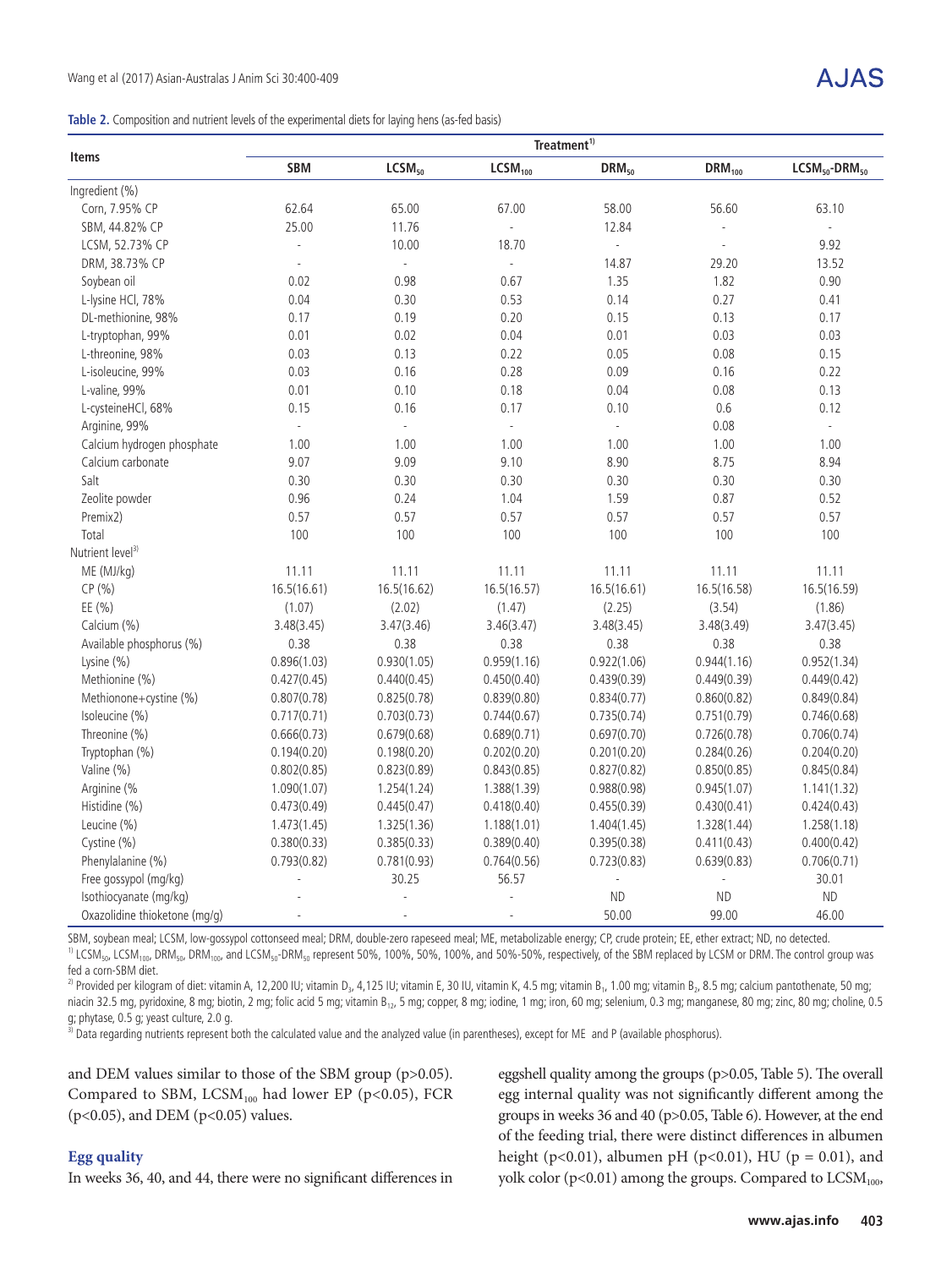# A.JAS

**Table 3.** AA concentration and pattern of SID in the experimental diets<sup>1)</sup>

|                               | Treatment <sup>2)</sup> |                    |                     |            |             |                    |  |  |  |  |
|-------------------------------|-------------------------|--------------------|---------------------|------------|-------------|--------------------|--|--|--|--|
| Nutrient (%)                  | <b>SBM</b>              | LCSM <sub>50</sub> | LCSM <sub>100</sub> | $DRM_{50}$ | $DRM_{100}$ | $LCSM50$ -DRM $50$ |  |  |  |  |
| ME (MJ/kg)                    | 11.11                   | 11.11              | 11.11               | 11.11      | 11.11       | 11.11              |  |  |  |  |
| CP(% )                        | 16.61                   | 16.62              | 16.57               | 16.61      | 16.58       | 16.59              |  |  |  |  |
| SID lysine (%)                | 0.813                   | 0.813              | 0.813               | 0.813      | 0.813       | 0.813              |  |  |  |  |
| SID methionine (%)            | 0.407                   | 0.407              | 0.407               | 0.407      | 0.407       | 0.407              |  |  |  |  |
| SID methionone+cystine (%)    | 0.741                   | 0.741              | 0.741               | 0.741      | 0.741       | 0.741              |  |  |  |  |
| SID isoleucine (%)            | 0.651                   | 0.651              | 0.651               | 0.651      | 0.651       | 0.651              |  |  |  |  |
| SID threonine (%)             | 0.570                   | 0.570              | 0.570               | 0.570      | 0.570       | 0.570              |  |  |  |  |
| SID tryptophan (%)            | 0.171                   | 0.171              | 0.171               | 0.171      | 0.171       | 0.171              |  |  |  |  |
| $SID$ valine $(\%)$           | 0.716                   | 0.716              | 0.716               | 0.716      | 0.716       | 0.716              |  |  |  |  |
| SID arginine (%)              | 1.014                   | 1.136              | 1.234               | 0.899      | 0.846       | 1.013              |  |  |  |  |
| SID histidine (%)             | 0.440                   | 0.399              | 0.361               | 0.412      | 0.379       | 0.370              |  |  |  |  |
| SID leucine (%)               | 1.342                   | 1.165              | 1.003               | 1.250      | 1.155       | 1.079              |  |  |  |  |
| SID cystine (%)               | 0.336                   | 0.225              | 0.216               | 0.266      | 0.296       | 0.254              |  |  |  |  |
| SID phenylalanine (%)         | 0.717                   | 0.683              | 0.649               | 0.640      | 0.552       | 0.604              |  |  |  |  |
| SID lysine: lysine            | 100                     | 100                | 100                 | 100        | 100         | 100                |  |  |  |  |
| SID methionine: lysine        | 50                      | 50                 | 50                  | 50         | 50          | 50                 |  |  |  |  |
| SID methionone+cystine:lysine | 91                      | 91                 | 91                  | 91         | 91          | 91                 |  |  |  |  |
| SID isoleucine:lysine         | 80                      | 80                 | 80                  | 80         | 80          | 80                 |  |  |  |  |
| SID threonine: lysine         | 70                      | 70                 | 70                  | 70         | 70          | 70                 |  |  |  |  |
| SID tryptophan:lysine         | 21                      | 21                 | 21                  | 21         | 21          | 21                 |  |  |  |  |
| SID valine: lysine            | 88                      | 88                 | 88                  | 88         | 88          | 88                 |  |  |  |  |
| SID arginine: lysine          | 125                     | 140                | 152                 | 111        | 104         | 125                |  |  |  |  |
| SID leucine: lysine           | 165                     | 143                | 123                 | 154        | 142         | 132                |  |  |  |  |

AA, amino acid; SID, standardized ileal digestible; SBM, soybean meal; LCSM, low-gossypol cottonseed meal; DRM, double-zero rapeseed meal; ME, metabolizable energy; CP, crude protein.

<sup>1)</sup> All of the data represent calculated values.

 $^{2)}$  LCSM<sub>50</sub>, LCSM<sub>100</sub>, DRM<sub>50</sub>, DRM<sub>100</sub>, and LCSM<sub>50</sub>-DRM<sub>50</sub> represent 50%, 100%, 50%, 100%, and 50%-50%, respectively, of the SBM replaced by LCSM or DRM. The control group was fed a corn-SBM diet.

LCSM<sub>50</sub>, and DRM<sub>50</sub> improved albumen height (p<0.05) and HU ( $p<0.05$ ) and decreased albumen pH ( $p<0.05$ ). The LCSM<sub>100</sub> group had lower albumen quality (i.e., albumen height, albumen pH, and HU, p<0.05) than the SBM-containing groups. The yolk color values in the  $LCSM_{100}$  and  $LCSM_{50}$  groups were increased than that of the SBM group ( $p<0.05$ ).

There were also significant differences in albumen weight (p  $= 0.02$ ), albumen solid content ( $p = 0.01$ ), and CP weight in albumen ( $p<0.01$ ) among the groups (Table 7). Compared with the SBM group,  $LCSM_{100}$  treatment decreased albumen weight, albumen solid, and CP weight in albumen ( $p<0.05$ ). The LCSM<sub>50</sub> and  $DRM<sub>50</sub>$  groups had similar albumen components as those in the SBM group (p>0.05). The dietary protein sources did not affect yolk weight or yolk solid content (p>0.05) but did affect the CP weight in yolk ( $p = 0.03$ , Table 7). Compared to the SBM and  $LCSM<sub>50</sub>$  groups, the  $DRM<sub>100</sub>$  group had reduced CP weight in the yolk ( $p$ <0.05). There was no significant difference in CP weight in the yolk between the  $LCSM_{50}$  and SBM groups (p>0.05). The CP weight in the whole egg was affected by the dietary protein sources ( $p$ <0.01, Table 7). The LCSM<sub>50</sub> and DRM<sub>50</sub> groups had whole egg components similar to those in the SBM group ( $p > 0.05$ ). Compared to the SBM treatment, the LCSM<sub>100</sub> and the  $LCSM<sub>50</sub>-DRM<sub>50</sub>$  groups had decreased CP weight in the whole egg ( $p<0.05$ ).

#### **Plasma biochemistry**

As shown in Table 8, plasma parameters were determined in weeks 36, 40, and 44. Plasma levels of AST, ALT, TP, ALB, GLB, UA, and CRE were not different among the groups in weeks 36 and 40 (p>0.05). At the end of week 44, there were significant differences among the groups in TP ( $p = 0.02$ ), ALB ( $p =$ 0.04), and GLB ( $p = 0.03$ ) levels. Plasma TP levels were lower in the  $LCSM_{100}$  group compared to the SBM group at the end of week 44 (p<0.05, Table 8); however, plasma levels of TP, ALB, and GLB were not significantly different between the  $\text{LCSM}_{50}$ and the SBM groups or between the  $DRM_{50}$  and the SBM groups  $(p>0.05)$ .

#### **DISCUSSION**

LCSM is a deep-processed product of CSM with slightly better nutritional value (i.e., CP and total AA) than that of SBM has [8]. Compared to ordinary RSM, DRM is low in erucic acid and glucosinolate. Additionally, DRM has been used in livestock and poultry feed in Canada, UK, Australia, and USA [4]. No animal from any group displayed clinical signs during the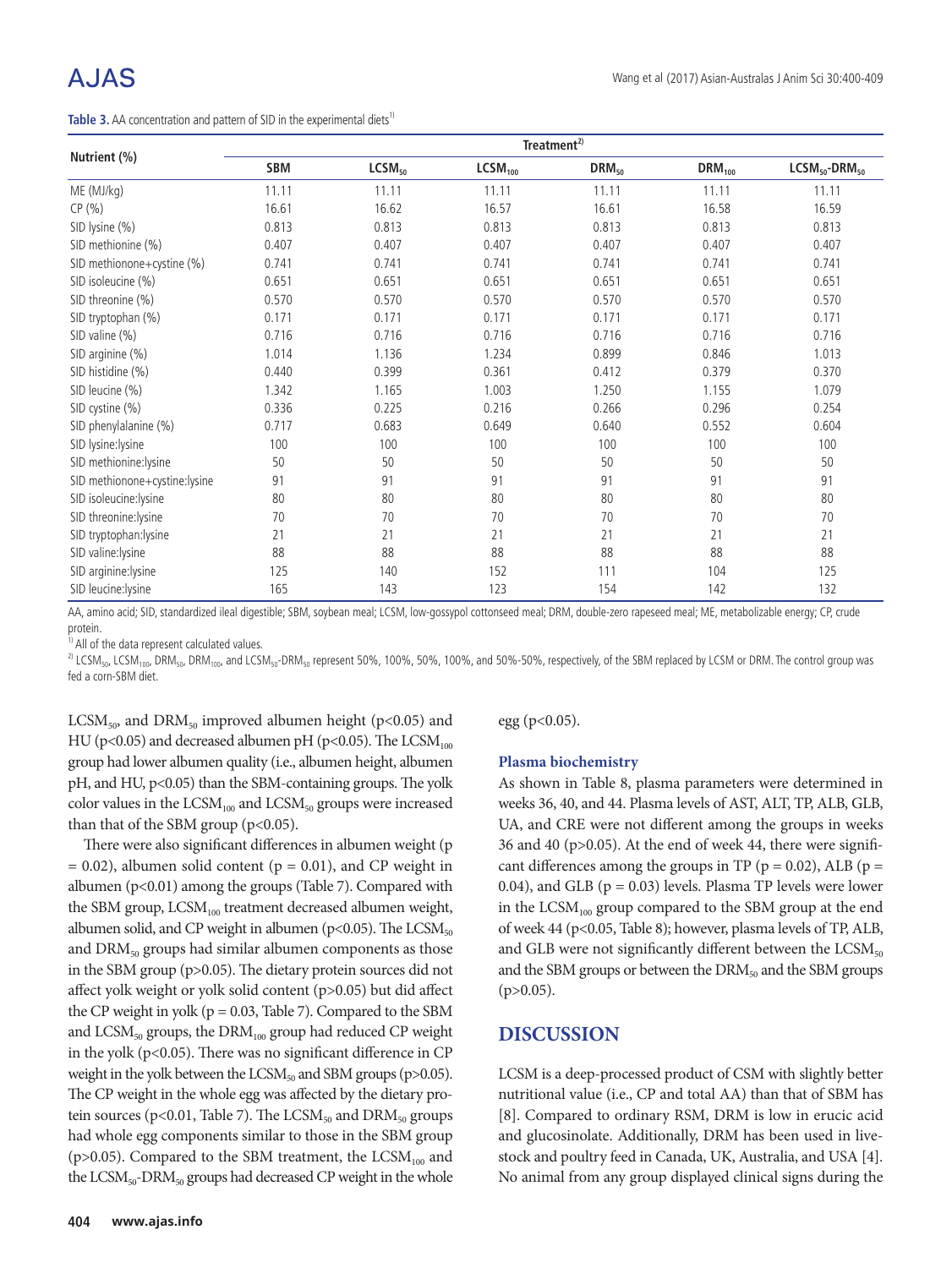#### Table 4. Effect of dietary protein sources on laying performance<sup>1)</sup>

|                           |                    | <b>SEM</b>         |                     |                      |              |                |      |         |
|---------------------------|--------------------|--------------------|---------------------|----------------------|--------------|----------------|------|---------|
| Items                     | <b>SBM</b>         | LCSM <sub>50</sub> | LCSM <sub>100</sub> | $DRM_{50}$           | $DRM_{100}$  | $LCSM50-DRM50$ |      | p value |
| 32 weeks                  |                    |                    |                     |                      |              |                |      |         |
| Egg production (%)        | 91.32              | 90.97              | 90.63               | 90.97                | 90.63        | 91.32          | 0.64 | 0.99    |
| 33 to 36 weeks            |                    |                    |                     |                      |              |                |      |         |
| Egg production (%)        | 89.82              | 90.47              | 88.11               | 89.48                | 87.99        | 88.46          | 0.37 | 0.27    |
| Egg weight (g)            | 61.13              | 60.71              | 59.66               | 61.15                | 60.13        | 60.58          | 0.18 | 0.12    |
| Daily feed intake (g/h/d) | 119.81             | 120.24             | 119.03              | 120.79               | 119.08       | 119.51         | 0.40 | 0.81    |
| FCR (g feed/g egg)        | 2.16               | 2.18               | 2.20                | 2.21                 | 2.23         | 2.24           | 0.01 | 0.26    |
| Daily egg mass (g/h/d)    | 55.56              | 55.13              | 54.03               | 54.69                | 53.44        | 53.55          | 0.25 | 0.08    |
| AER (%)                   | 1.82               | 1.09               | 1.91                | 0.94                 | 1.66         | 2.24           | 0.16 | 0.15    |
| 37 to 40 weeks            |                    |                    |                     |                      |              |                |      |         |
| Egg production (%)        | 88.41              | 91.54              | 87.88               | 90.77                | 89.23        | 87.96          | 0.42 | 0.06    |
| Egg weight (g)            | 61.77              | 61.69              | 61.11               | 62.19                | 60.73        | 61.25          | 0.21 | 0.40    |
| Daily feed intake (q/h/d) | 120.82             | 118.64             | 120.01              | 121.84               | 121.88       | 119.59         | 0.47 | 0.28    |
| FCR (g feed/g egg)        | 2.16               | 2.14               | 2.20                | 2.19                 | 2.24         | 2.16           | 0.01 | 0.33    |
| Daily egg mass (g/h/d)    | 55.90              | 55.60              | 54.54               | 55.81                | 54.47        | 55.31          | 0.31 | 0.66    |
| AER(%)                    | 0.96               | 1.18               | 1.49                | 1.02                 | 1.28         | 1.32           | 0.17 | 0.96    |
| 41 to 44 weeks            |                    |                    |                     |                      |              |                |      |         |
| Egg production (%)        | 89.18 <sup>a</sup> | $89.60^{\circ}$    | 84.47 <sup>b</sup>  | $88.69$ <sup>a</sup> | $86.75^{ab}$ | $86.36^{ab}$   | 0.57 | 0.03    |
| Egg weight (g)            | 62.43              | 62.27              | 61.94               | 62.71                | 61.50        | 61.32          | 0.18 | 0.20    |
| Daily feed intake (g/h/d) | 120.08             | 117.99             | 119.36              | 118.82               | 119.34       | 118.03         | 0.36 | 0.52    |
| FCR (g feed/g egg)        | 2.11b <sup>c</sup> | 2.10 <sup>c</sup>  | 2.25 <sup>a</sup>   | $2.12^{bc}$          | $2.21^{ab}$  | $2.22^{ab}$    | 0.02 | 0.01    |
| Daily egg mass (g/h/d)    | $56.87^{\circ}$    | $56.28^{ab}$       | 53.05 <sup>c</sup>  | $56.19^{ab}$         | $54.03^{bc}$ | $53.22^c$      | 0.39 | < 0.01  |
| AER (%)                   | 1.03               | 0.46               | 1.06                | 0.78                 | 1.49         | 1.22           | 0.10 | 0.15    |

SBM, soybean meal; LCSM, low-gossypol cottonseed meal; DRM, double-zero rapeseed meal; SEM, standard error of the mean; FCR, feed conversion ratio; AER, abnormal egg rate.  $1)$  Means were obtained from six replicate cages of 12 birds each.

 $^{2)}$  LCSM<sub>50</sub>, LCSM<sub>100</sub>, DRM<sub>50</sub>, DRM<sub>100</sub>, and LCSM<sub>50</sub>-DRM<sub>50</sub> represent 50%, 100%, 50%, 100%, and 50%-50%, respectively, of the SBM replaced by LCSM or DRM. The control group was fed a corn-SBM diet.

 $a-c$  Values within a row with no common superscripts differ significantly ( $p < 0.05$ ).

trial period. It was reported that low dietary protein levels decrease egg mass [16]. However, supplementation with crystalline AAs could eliminate this adverse effect on egg mass [17]. Therefore, the negative effect of low protein diets on egg mass may

#### Table 5. Effect of dietary protein sources on eggshell quality<sup>1)</sup>

|                                | Treatment <sup>2)</sup> |                    |                     |                   |             |                    | <b>SEM</b> | p value |
|--------------------------------|-------------------------|--------------------|---------------------|-------------------|-------------|--------------------|------------|---------|
| <b>Items</b>                   | <b>SBM</b>              | LCSM <sub>50</sub> | LCSM <sub>100</sub> | DRM <sub>50</sub> | $DRM_{100}$ | $LCSM50$ -DRM $50$ |            |         |
| 36 weeks of age                |                         |                    |                     |                   |             |                    |            |         |
| Shape index                    | 1.31                    | 1.29               | 1.30                | 1.30              | 1.31        | 1.32               | 0.01       | 0.59    |
| Eggshell breaking strength (N) | 37.26                   | 39.54              | 37.26               | 38.91             | 35.22       | 35.59              | 0.57       | 0.17    |
| Eggshell thickness (mm)        | 0.38                    | 0.38               | 0.38                | 0.41              | 0.39        | 0.39               | 0.00       | 0.32    |
| Eggshell toughness             | 411.20                  | 427.20             | 410.40              | 381.90            | 375.40      | 373.70             | 7.49       | 0.18    |
| 40 weeks of age                |                         |                    |                     |                   |             |                    |            |         |
| Shape index                    | 1.32                    | 1.33               | 1.32                | 1.32              | 1.30        | 1.32               | 0.00       | 0.31    |
| Eggshell breaking strength (N) | 38.15                   | 39.98              | 35.87               | 36.73             | 39.92       | 36.74              | 0.63       | 0.28    |
| Eggshell thickness (mm)        | 0.41                    | 0.40               | 0.38                | 0.40              | 0.39        | 0.40               | 0.01       | 0.68    |
| Eggshell toughness             | 377.09                  | 395.63             | 385.36              | 373.89            | 424.49      | 374.09             | 7.399      | 0.34    |
| 44 weeks of age                |                         |                    |                     |                   |             |                    |            |         |
| Shape index                    | 1.35                    | 1.33               | 1.35                | 1.33              | 1.32        | 1.34               | 0.00       | 0.502   |
| Eggshell breaking strength (N) | 37.50                   | 37.02              | 36.73               | 36.59             | 37.19       | 38.39              | 0.41       | 0.86    |
| Eggshell thickness (mm)        | 0.39                    | 0.39               | 0.38                | 0.38              | 0.38        | 0.38               | 0.00       | 0.35    |
| Eggshell toughness             | 395.50                  | 386.90             | 405.50              | 398.00            | 399.20      | 414.90             | 3.60       | 0.34    |

SBM, soybean meal; LCSM, low-gossypol cottonseed meal; DRM, double-zero rapeseed meal; SEM, standard error of the mean.

<sup>1)</sup> Means were calculated on  $n = 6$  replicates (3 eggs per replicate) per treatment.

<sup>2)</sup> LCSM<sub>50</sub>, LCSM<sub>100</sub>, DRM<sub>50</sub>, DRM<sub>100</sub>, and LCSM<sub>50</sub>-DRM<sub>50</sub> represent 50%, 100%, 50%, 100%, and 50%-50%, respectively, of the SBM replaced by LCSM or DRM. The control group was fed a corn-SBM diet.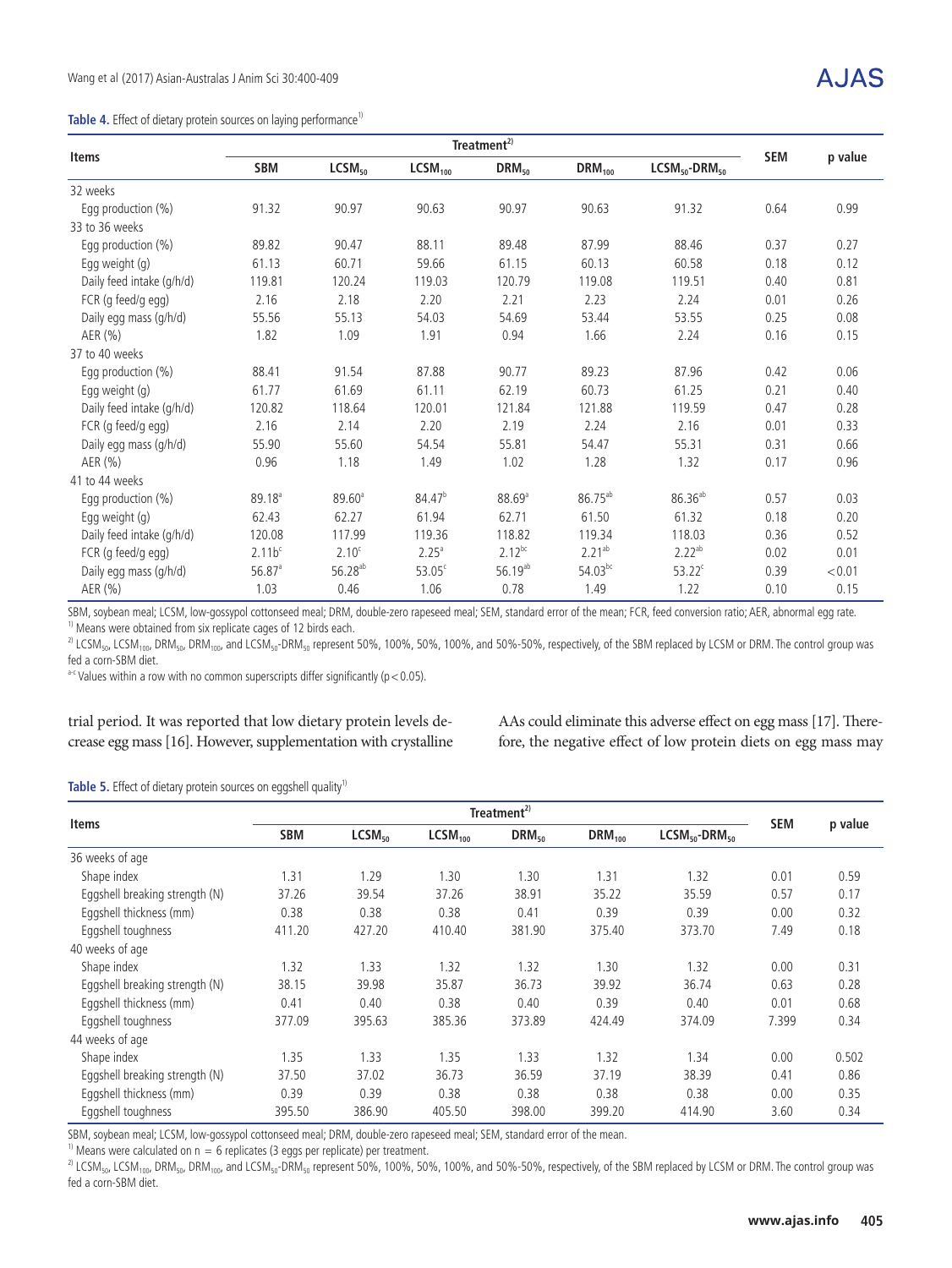|                 |                    |                    |                     | <b>SEM</b>           |                    |                     |      |         |
|-----------------|--------------------|--------------------|---------------------|----------------------|--------------------|---------------------|------|---------|
| <b>Items</b>    | <b>SBM</b>         | LCSM <sub>50</sub> | LCSM <sub>100</sub> | DRM <sub>50</sub>    | $DRM_{100}$        | $LCSM50$ -DRM $50$  |      | p value |
| 36 weeks of age |                    |                    |                     |                      |                    |                     |      |         |
| Albumen height  | 6.19               | 6.54               | 6.54                | 6.67                 | 6.34               | 6.44                | 0.07 | 0.49    |
| Albumen pH      | 7.93               | 7.91               | 7.86                | 7.89                 | 7.91               | 7.93                | 0.02 | 0.89    |
| Haugh unit      | 78.80              | 80.41              | 79.91               | 80.47                | 79.03              | 78.65               | 0.54 | 0.88    |
| Yolk color      | 4.89               | 5.31               | 5.28                | 5.22                 | 5.22               | 5.31                | 0.06 | 0.39    |
| 40 weeks of age |                    |                    |                     |                      |                    |                     |      |         |
| Albumen height  | 6.98               | 7.44               | 7.40                | 7.10                 | 7.14               | 7.06                | 0.09 | 0.59    |
| Albumen pH      | 7.91               | 7.92               | 7.91                | 7.84                 | 7.85               | 7.84                | 0.01 | 0.25    |
| Haugh unit      | 83.76              | 85.38              | 84.38               | 83.17                | 82.30              | 80.92               | 0.61 | 0.37    |
| Yolk color      | 4.92               | 5.42               | 5.00                | 5.52                 | 4.92               | 5.25                | 0.09 | 0.44    |
| 44 weeks of age |                    |                    |                     |                      |                    |                     |      |         |
| Albumen height  | 6.80 <sup>ab</sup> | 7.01 <sup>a</sup>  | 5.85 <sup>c</sup>   | $6.59$ <sup>ab</sup> | $6.25^{bc}$        | 6.47 <sup>abc</sup> | 0.10 | < 0.01  |
| Albumen pH      | $8.28^{bc}$        | $8.27^{bc}$        | 8.41 <sup>a</sup>   | 8.21 <sup>c</sup>    | 8.20 <sup>c</sup>  | $8.33^{ab}$         | 0.02 | < 0.01  |
| Haugh unit      | $81.07^{ab}$       | $82.85^{\circ}$    | $74.56^{\circ}$     | $80.19^{ab}$         | $77.71^{bc}$       | 79.32 <sup>ab</sup> | 0.72 | 0.01    |
| Yolk color      | $4.94^{cd}$        | $5.61^{ab}$        | 5.86 <sup>a</sup>   | $4.64^{\circ}$       | 4.75 <sup>cd</sup> | $5.22^{bc}$         | 0.10 | < 0.01  |

**Table 6.** Effect of dietary protein sources on egg internal quality<sup>1)</sup>

SBM, soybean meal; LCSM, low-gossypol cottonseed meal; DRM, double-zero rapeseed meal; SEM, standard error of the mean.

<sup>1)</sup> Means were calculated on  $n = 6$  replicates (3 eggs per replicate) per treatment.

<sup>2)</sup> LCSM<sub>50</sub>, LCSM<sub>100</sub>, DRM<sub>50</sub>, DRM<sub>100</sub>, and LCSM<sub>50</sub>-DRM<sub>50</sub> represent 50%, 100%, 50%, 100%, and 50%-50%, respectively, of the SBM replaced by LCSM or DRM. The control group was fed a corn-SBM diet.

 $a$ -d Values within a row with no common superscripts differ significantly (p < 0.05).

be due to a shortage of the certain AAs. In this study, the diets were supplemented with crystalline Met, Lys, Trp, Thr, Ile, Val, Cys, and Arg [12]. The complete replacement of SBM with LCSM caused adverse effects on egg performance after feeding of 8 weeks. However, at CP contents similar to those of SBM, LCSM, and DRM may be beneficial for egg performance. Our current study was consistent with previous study, which suggested that the EW was decreased when layers were fed 189.0 g/kg LCSM with 28.11 mg/kg FG under the same Dig AA profiles [2]. One reason for the egg mass reduction was likely due to the difference in the content of SID Arg, phenylalanine (Phe), histidine (His), and leucine (Leu) between certain diets (i.e.,  $\text{LCSM}_{\text{100}}$ ,  $\text{DRM}_{\text{100}}$ , and  $\text{LCSM}_{\text{50}}$ - $\text{DRM}_{\text{50}}$ ) and the SBM group (Table 3). AA profile may alter the expression of AA transporters [18]. Dietary AAs reach extra-intestinal tissues after being absorbed by the small intestine, and the transport of these nutrients is a key regulatory step in utilization of dietary protein [19,20]. The SID Arg:Lys ratio in the  $\text{LCSM}_{100}$ group was higher than that in the SBM group (152 and 125), and excessive Arg could not be eliminated in the LCSM group given the CP level. An antagonism between Arg and Lys is well documented in poultry [21]. The SID Leu:Lys ratio in the

|  |  |  |  |  | Table 7. Effect of dietary protein sources on egg components at 44 weeks of age <sup>1</sup> |  |  |
|--|--|--|--|--|----------------------------------------------------------------------------------------------|--|--|
|--|--|--|--|--|----------------------------------------------------------------------------------------------|--|--|

| <b>Items</b>               | Treatment <sup>2)</sup> |                     |                     |                     |                     |                    | <b>SEM</b> | p value |
|----------------------------|-------------------------|---------------------|---------------------|---------------------|---------------------|--------------------|------------|---------|
|                            | <b>SBM</b>              | LCSM <sub>50</sub>  | LCSM <sub>100</sub> | $DRM_{50}$          | $DRM_{100}$         | $LCSM50$ -DRM $50$ |            |         |
| Albumen                    |                         |                     |                     |                     |                     |                    |            |         |
| Albumen weight (g)         | $40.44^{\circ}$         | 37.89 <sup>ab</sup> | $36.31^{b}$         | 38.00 <sup>ab</sup> | 37.84 <sup>ab</sup> | $36.48^{b}$        | 0.39       | 0.02    |
| Albumen solid (%)          | 13.37 <sup>a</sup>      | $12.48^{ab}$        | $12.21^{b}$         | 13.27 <sup>a</sup>  | 13.36 <sup>a</sup>  | $12.47^{ab}$       | 0.13       | 0.01    |
| CP weight in albumen (g)   | 4.24 <sup>a</sup>       | $3.92^{ab}$         | 3.66 <sup>b</sup>   | $4.15^{a}$          | 4.12 <sup>a</sup>   | $3.66^{b}$         | 0.06       | < 0.01  |
| Yolk                       |                         |                     |                     |                     |                     |                    |            |         |
| Yolk weight (g)            | 16.36                   | 16.32               | 15.62               | 15.37               | 15.19               | 15.66              | 0.16       | 0.16    |
| Yolk solid (%)             | 51.34                   | 51.72               | 51.80               | 50.75               | 50.28               | 51.36              | 0.22       | 0.37    |
| CP weight in yolk (g)      | 2.58 <sup>a</sup>       | 2.56 <sup>a</sup>   | $2.51^{ab}$         | $2.44^{ab}$         | 2.41 <sup>b</sup>   | $2.53^{ab}$        | 0.02       | 0.03    |
| Whole egg                  |                         |                     |                     |                     |                     |                    |            |         |
| Whole egg weight (g)       | 56.80                   | 54.22               | 51.93               | 53.37               | 53.02               | 52.14              | 0.51       | 0.06    |
| Whole egg solid (%)        | 24.38                   | 24.15               | 24.03               | 23.85               | 24.40               | 23.76              | 0.19       | 0.91    |
| CP weight in whole egg (g) | $6.82$ <sup>a</sup>     | $6.48^{ab}$         | $6.17^{b}$          | $6.59^{a}$          | $6.53^{ab}$         | $6.19^{b}$         | 0.06       | < 0.01  |

SBM, soybean meal; LCSM, low-gossypol cottonseed meal; DRM, double-zero rapeseed meal; SEM, standard error of the mean; CP, crude protein.

<sup>1)</sup> Means were calculated on  $n = 6$  replicates (2 eggs per replicate) per treatment.

<sup>2)</sup> LCSM<sub>50</sub>, LCSM<sub>100</sub>, DRM<sub>50</sub>, DRM<sub>100</sub>, and LCSM<sub>50</sub>-DRM<sub>50</sub> represent 50%, 100%, 50%, 100%, and 50%-50%, respectively, of the SBM replaced by LCSM or DRM. The control group was fed a corn-SBM diet.

 $a-b$  Values within a row with no common superscripts differ significantly (p < 0.05).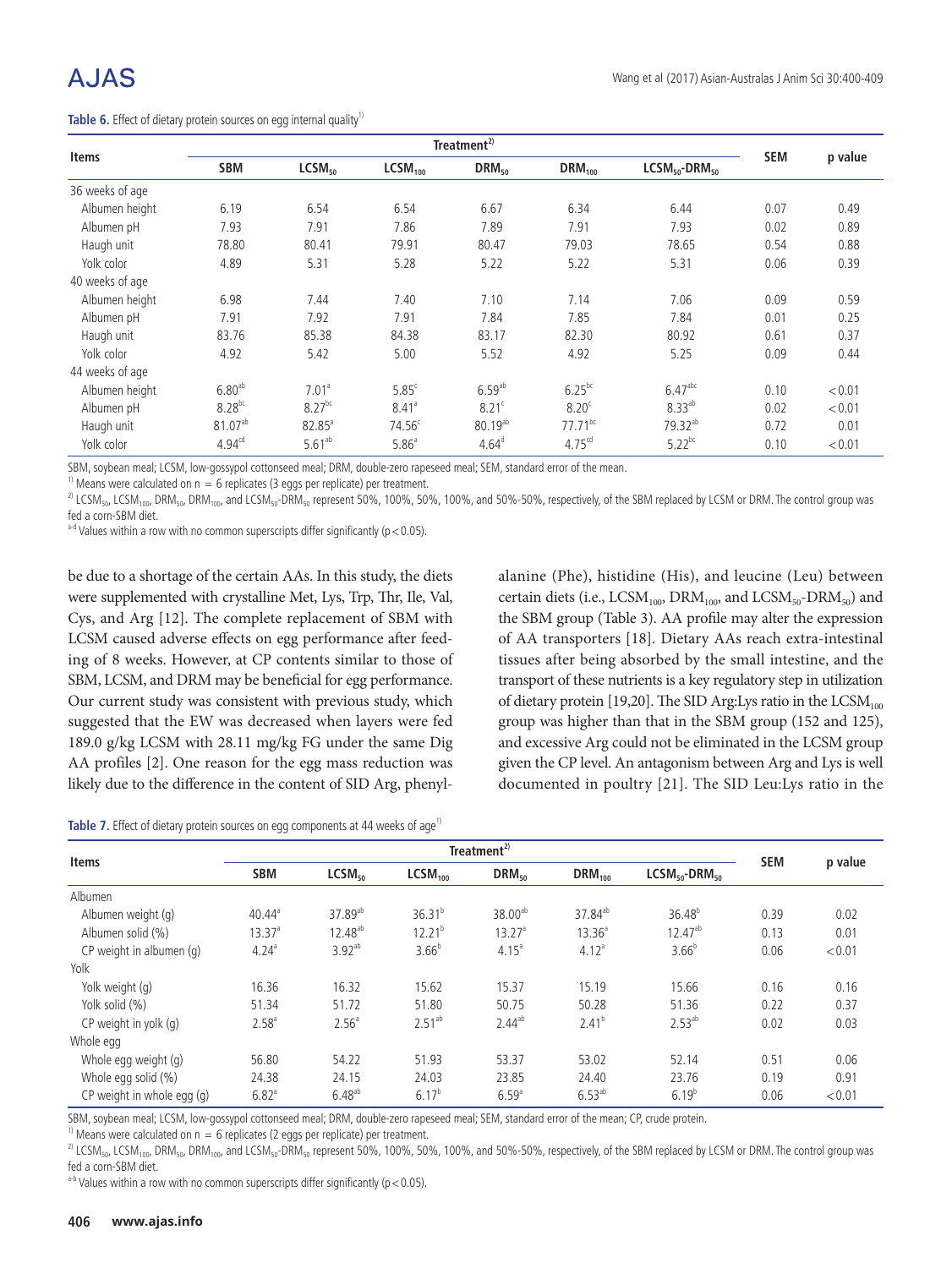| Table 8. Effect of dietary protein sources on blood biochemical parameters of laying hens <sup>1</sup> |  |  |  |  |
|--------------------------------------------------------------------------------------------------------|--|--|--|--|
|--------------------------------------------------------------------------------------------------------|--|--|--|--|

|                 |                     | Treatment <sup>2)</sup> |                     |                     |                        |                    |            |         |  |  |
|-----------------|---------------------|-------------------------|---------------------|---------------------|------------------------|--------------------|------------|---------|--|--|
| Items           | <b>SBM</b>          | LCSM <sub>50</sub>      | LCSM <sub>100</sub> | DRM <sub>50</sub>   | $DRM_{100}$            | $LCSM50$ -DRM $50$ | <b>SEM</b> | p value |  |  |
| 36 weeks of age |                     |                         |                     |                     |                        |                    |            |         |  |  |
| AST (U/L)       | 177.33              | 190.17                  | 175.83              | 182.00              | 173.83                 | 185.83             | 3.27       | 0.71    |  |  |
| ALT (U/L)       | 2.50                | 2.83                    | 2.50                | 1.83                | 3.17                   | 2.17               | 0.18       | 0.32    |  |  |
| TP( g/L)        | 54.68               | 54.79                   | 50.26               | 50.01               | 50.12                  | 54.03              | 0.74       | 0.10    |  |  |
| $ALB$ (g/L)     | 21.74               | 21.71                   | 19.21               | 20.71               | 19.64                  | 21.74              | 0.33       | 0.22    |  |  |
| $GLB$ $(q/L)$   | 32.94               | 33.09                   | 30.34               | 29.30               | 30.48                  | 30.72              | 0.75       | 0.66    |  |  |
| UA (µmol/L)     | 159.00              | 203.67                  | 188.00              | 158.50              | 157.00                 | 206.33             | 6.96       | 0.08    |  |  |
| CRE (µmol/L)    | 40.92               | 42.42                   | 43.50               | 40.50               | 43.45                  | 40.18              | 0.61       | 0.44    |  |  |
| 40 weeks of age |                     |                         |                     |                     |                        |                    |            |         |  |  |
| AST (U/L)       | 162.80              | 162.00                  | 174.20              | 163.80              | 174.00                 | 156.50             | 2.64       | 0.30    |  |  |
| ALT (U/L)       | 3.17                | 3.33                    | 2.50                | 2.83                | 2.17                   | 2.67               | 0.20       | 0.62    |  |  |
| TP( g/L)        | 53.25               | 53.19                   | 51.00               | 52.74               | 50.69                  | 51.58              | 1.09       | 0.07    |  |  |
| $ALB$ (g/L)     | 21.18               | 21.32                   | 20.47               | 20.24               | 19.95                  | 20.26              | 0.18       | 0.18    |  |  |
| $GLB$ $(q/L)$   | 32.07               | 31.87                   | 30.53               | 32.50               | 30.74                  | 31.32              | 0.82       | 0.11    |  |  |
| UA (µmol/L)     | 141.00              | 160.17                  | 159.00              | 152.00              | 138.33                 | 159.33             | 3.58       | 0.29    |  |  |
| CRE (µmol/L)    | 44.86               | 38.82                   | 44.55               | 36.57               | 41.27                  | 37.77              | 1.08       | 0.11    |  |  |
| 44 weeks of age |                     |                         |                     |                     |                        |                    |            |         |  |  |
| AST (U/L)       | 149.00              | 158.00                  | 157.50              | 153.67              | 150.50                 | 156.00             | 1.81       | 0.64    |  |  |
| ALT (U/L)       | 1.50                | 2.00                    | 2.17                | 1.50                | 2.17                   | 1.50               | 0.13       | 0.36    |  |  |
| TP( g/L)        | 49.25 <sup>ab</sup> | $50.00^{\circ}$         | $45.17^c$           | 48.76 <sup>ab</sup> | $46.73^{bc}$           | $48.52^{ab}$       | 0.47       | 0.02    |  |  |
| $ALB$ (g/L)     | $20.87^{ab}$        | $21.24^{ab}$            | $18.93^{b}$         | 19.03 <sup>b</sup>  | 19.36 <sup>ab</sup>    | 21.57 <sup>a</sup> | 0.33       | 0.04    |  |  |
| $GLB$ $(q/L)$   | 28.39abc            | 28.76 <sup>ab</sup>     | $26.23^c$           | $29.74^{\circ}$     | $27.38$ <sup>abc</sup> | $26.95^{bc}$       | 0.35       | 0.03    |  |  |
| UA (µmol/L)     | 143.33              | 146.17                  | 143.67              | 144.00              | 129.67                 | 144.83             | 4.63       | 0.93    |  |  |
| CRE (µmol/L)    | 36.47               | 39.90                   | 40.87               | 36.90               | 38.28                  | 33.92              | 0.84       | 0.51    |  |  |

SBM, soybean meal; LCSM, low-gossypol cottonseed meal; DRM, double-zero rapeseed meal; SEM, standard error of the mean; AST, aspartate aminotransferase; ALT, alanine aminotransferase; TP, total protein; ALB, albumin; GLB, globulin; UA, uric acid; CRE, creatinine.

<sup>1)</sup> Means were calculated on  $n = 6$  replicates (1 hens per replicate) per treatment.

<sup>2)</sup> LCSM<sub>50</sub>, LCSM<sub>100</sub>, DRM<sub>50</sub>, DRM<sub>100</sub>, and LCSM<sub>50</sub>-DRM<sub>50</sub> represent 50%, 100%, 50%, 100%, and 50%-50%, respectively, of the SBM replaced by LCSM or DRM. The control group was fed a corn-SBM diet.

 $a-c$  Values within a row with no common superscripts differ significantly ( $p < 0.05$ ).

 $LCSM<sub>100</sub>$  group was lower than that in the SBM group (123 and 165), and Leucine, as a branched-chain AA, plays a critical role in protein synthesis and degradation [22]. The shortage of Leu in the LCSM diet might adversely affect protein synthesis in this study. Additionally, the other anti-nutritional factors or the combination of fiber types [23] may contribute to egg mass reduction. Tannins may form complexes with proteins and proteolytic enzymes in the gastrointestinal tract, thereby reducing the digestibility of protein [4], and phytic acid can reduce the digestion and utilization of protein [24].

The complete replacement of SBM by LCSM (FG, 56.57 mg/ kg) did not lead to yolk discoloration, our study agrees with those of previous studies [2,25]. Nelson [25] reported that yolk discoloration was not observed in eggs from hens fed diets containing 125 g/kg CSM (FG, 100 mg/kg), suggesting that 56.57 mg/kg FG is below the FG level that causes yolk discoloration. However, egg yolk color tended to increase with higher levels of LCSM in diet [25], this is agreement with the results of our current study.

Numerous studies indicated that CSM could be used in the diets of laying hens at 100 g/kg (FG level 72 mg/kg) or less without negatively impacting consumer acceptance of the produced eggs, but this diet reduced the Haugh unit (HU) and albumen height of the eggs [26,27]. The HU is important for evaluating internal egg characteristics. The HU, which is calculated from the height of the inner thick albumen and the weight of the egg, reflects the thick ALB content of the egg. The viscosity of the thick white is attributed to the presence of the ovomucin [28], and the HU value is mainly influenced by the egg ovomucin content. Eggs consist of eggshell (9.5%), albumen (63%), and yolk (27.5%) [29]. It was reported that low dietary protein decreased albumen weight and albumen solid due to a reduction in albumen synthesis [16]. There was a remarkable reduction in HU and albumen weight in the  $LCSM_{100}$  group compared to HU and albumen weight in the other groups (except for the  $DRM<sub>100</sub>$  group) after 12 weeks on experimental feed. This result was consistent with that of a recent study, which suggested that the HU and albumen height were decreased when hens were fed 189.0 g/kg CSM with 28.11 mg/kg FG for 12 weeks [2]. Nevertheless, the reduced HU resulting from the  $LCSM_{100}$  diet was partially ameliorated by SBM. The negative effect of non-traditional plant proteins on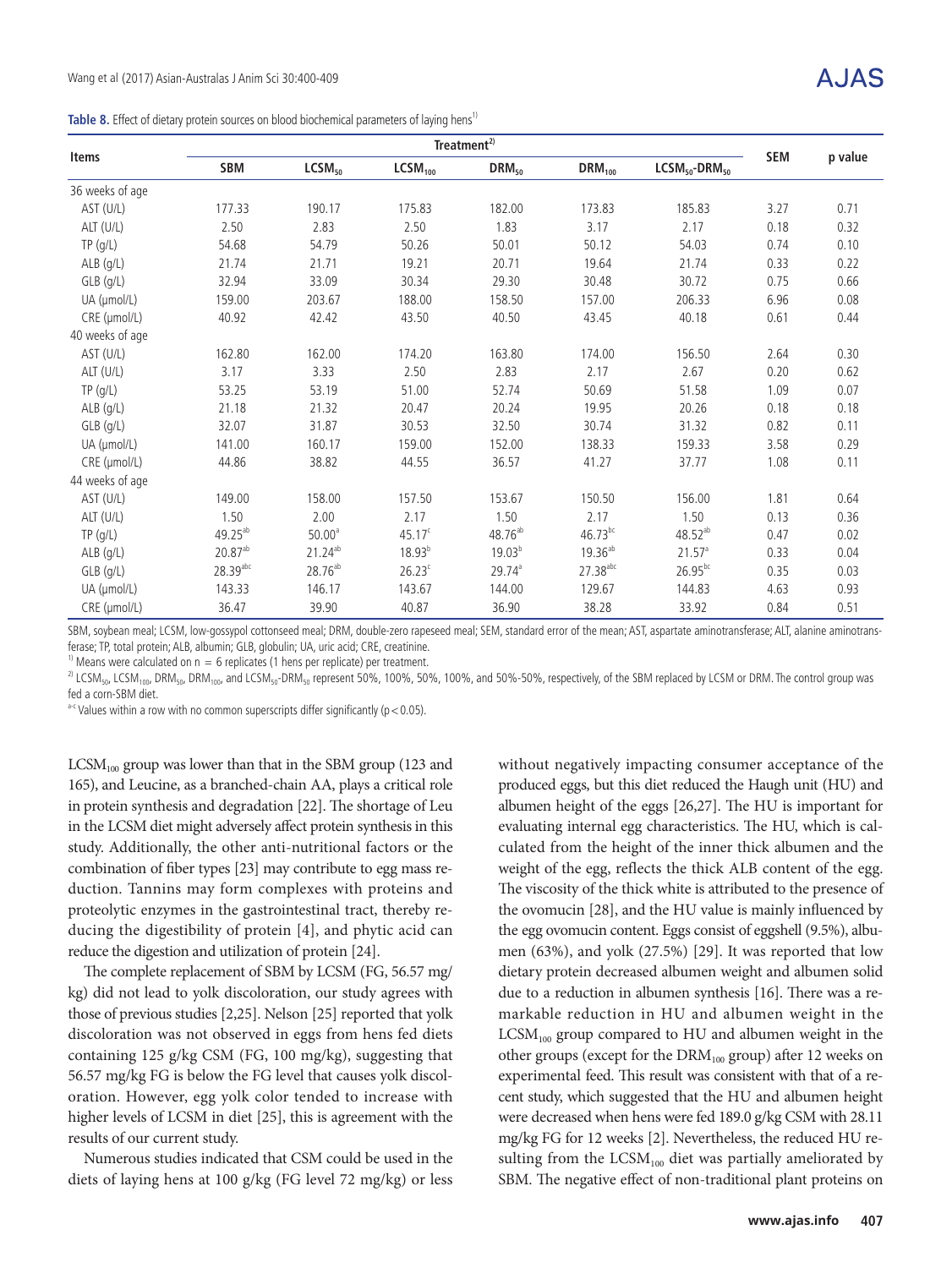# **AJAS**

albumen quality may be due to an excess or insufficiency of certain Dig AAs (such as Arg, Phe, His, and Leu) or the presence of anti-nutritional factors (i.e., phytic acid and tannin) that affect the digestion of protein and their deposition into albumen (especially ovomucin) *in vivo* [16,30].

In this study, we measured plasma CRE and UA levels to evaluate kidney function and ALT, AST, GLB, ALB, and TP levels for liver function. Adeyemo [3] reported that 12.97 g/kg cottonseed cake (FG>100 mg/kg) did not affect TP or ALB levels. He et al [2] showed that the reduction in EP and egg quality with  $LCSM_{100}$  diets was not associated with feed containing 28.11 mg/kg FG. In this study, the  $LCSM_{100}$  group (FG, 56.57 mg/kg) had lower plasma TP levels than the SBM group at 44 weeks of age. The TP consists primarily of ALB and GLB. It is possible that  $LCSM_{100}$  altered protein and free amino-acid metabolism [18,22].

# **CONCLUSIONS**

In conclusion, our results yielded important information on the replacement of SBM by LCSM or DRM on laying performance of laying hens and egg quality. Dietary LCSM supplementation of 100.0 g/kg or DRM of 148.7 g/kg is recommended. This supplementation had no adverse effects on laying performance or egg quality, and it may benefit producers to choose alternate sources of dietary protein for laying hens. The use of LCSM or DRM as the sole dietary protein source for laying hens decreased EP and adversely affected on albumen quality after 8 week feeding.

# **CONFLICT OF INTEREST**

We certify that there is no conflict of interest with any financial organization regarding the material discussed in the manuscript.

## **ACKNOWLEDGMENTS**

This study was financed by the earmarked fund for Modern Agro-industry Technology Research System (CARS-41-K13), the Agricultural Science and Technology Innovation Program (ASTIP), the China Agriculture Research System – Beijing Team for Poultry Industry, and the National Key Technology Research and Development Program (2014BAD13B04).

## **REFERENCES**

- 1.Abbasali G, Peyman G. Different dietary levels of rapeseed meal effects on egg quality characteristics in indigenous breeding hens. J Farm Anim Nutr Physiol 2014;9:1-8.
- 2.He T, Zhang HJ, Wang J, et al. Application of low-gossypol cottonseed meal in laying hens' diet. Poult Sci 2015;94:2456-63.
- 3.Adeyemo GO. Effects of cottonseed cake based diets on haematology and serum biochemistry of egg-type chickens. Int J Poult Sci 2008;

7:23-7.

- 4.Khajali F, Slominski BA. Factors that affect the nutritive value of canola meal for poultry. Poult Sci 2012;91:2564-75.
- 5.Nagalakshmi D, Rama Rao SV, Panda AK, Sastry VRB. Cottonseed meal in poultry diets: a review. J Poult Sci 2007;44:119-34.
- 6.Panigrahi S, Plumb VE, Machin DH. Effects of dietary cottonseed meal, with and without iron treatment, on laying hens. Br Poult Sci 1989;30:641-51.
- 7.Gilani A, Kermanshahi H, Golian A, Tahmasbi A. Impact of sodium bentonite addition to the diets containing cottonseed meal on production traits on Hy-line W-36 hens. J Anim Plant Sci 2013;23:411-5.
- 8.Feed Database in China. Table of feed composition and nutritive value in China. 25th ed. Bejing, China: Institute, 2014.
- 9.Woyengo TA, Kiarie E, Nyachoti CM. Metabolizable energy and standardized ileal digestible amino acid contents of expeller-extracted canola meal fed to broiler chicks. Poult Sci 2010;89:1182-9.
- 10.AOCS. Official Methods and Recommended Practices, American Oil Chemists Society, 6th ed. AOCS, Chicago, IL: .2009.
- 11. National Research Council. Nutrient requirements of poultry. 9 th rev. ed. Washington, DC: National Academy Press; 1994.
- 12. Lemme A. Amino acid recommendation for laying hens. Amino 2009;13:27-30.
- 13.Amino Dat 4.0. 50 year amino acid analysis. Hanau, Germany: Evonik Industries AG; 2010.
- 14.AOAC International. Association of Official Analytical Chemists. 18th Ed. Arlington, VA: AOAC International, 2005.
- 15.Ahmed AM, Rodriguez-navarro AB, Vidal ML, et al. Changes in eggshell mechanical properties, crystallographic texture and in matrix proteins induced by moult in hens. Br Poult Sci 2005;46:268-79.
- 16. Novak C, Yakout HM, Scheideler SE. The effect of dietary protein level and total sulfur amino acid: lysine ratio on egg production parameters and egg yield in Hy-Line W-98 hens. Poult Sci 2006;85: 2195-206.
- 17. Harms RH, Russell GB. Optimizing egg mass with amino acid supplementation of a low protein diet. Poult Sci 1993;72:1892-6.
- 18. Gilbert ER, Li H, Emmerson DA, Webb KE Jr, Wong EA. Dietary protein quality and feed restriction influence abundance of nutrient transporter mRNA in the small intestine of broiler chicks. J Nutr 2008;138:262-71.
- 19. Baker DH. Advances in protein–amino acid nutrition of poultry. Amino Acids 2009;37:29-41.
- 20. He LQ, Yang HS, Hou YQ, et al. Effects of dietary L-lysine intake on the intestinal mucosa and expression of CAT genes in weaned piglets. Amino Acids 2013;45:383-91.
- 21. Brake J, Balnave D, Dibner JJ. Optimum dietary arginine: lysine ratio for broiler chickens is altered during heat stress in association with changes in intestinal uptake and dietary sodium chloride. Br Poult Sci 1998;39:639-47.
- 22. Yin YL, Yao K, Liu ZJ, et al. Supplementing L-leucine to a low-protein diet increases tissue protein synthesis in weanling pigs. Amino Acids 2010;39:1477-86.
- 23. Watkins SE, Skinner JT, Adams MH, Waldroup PW. An evaluation